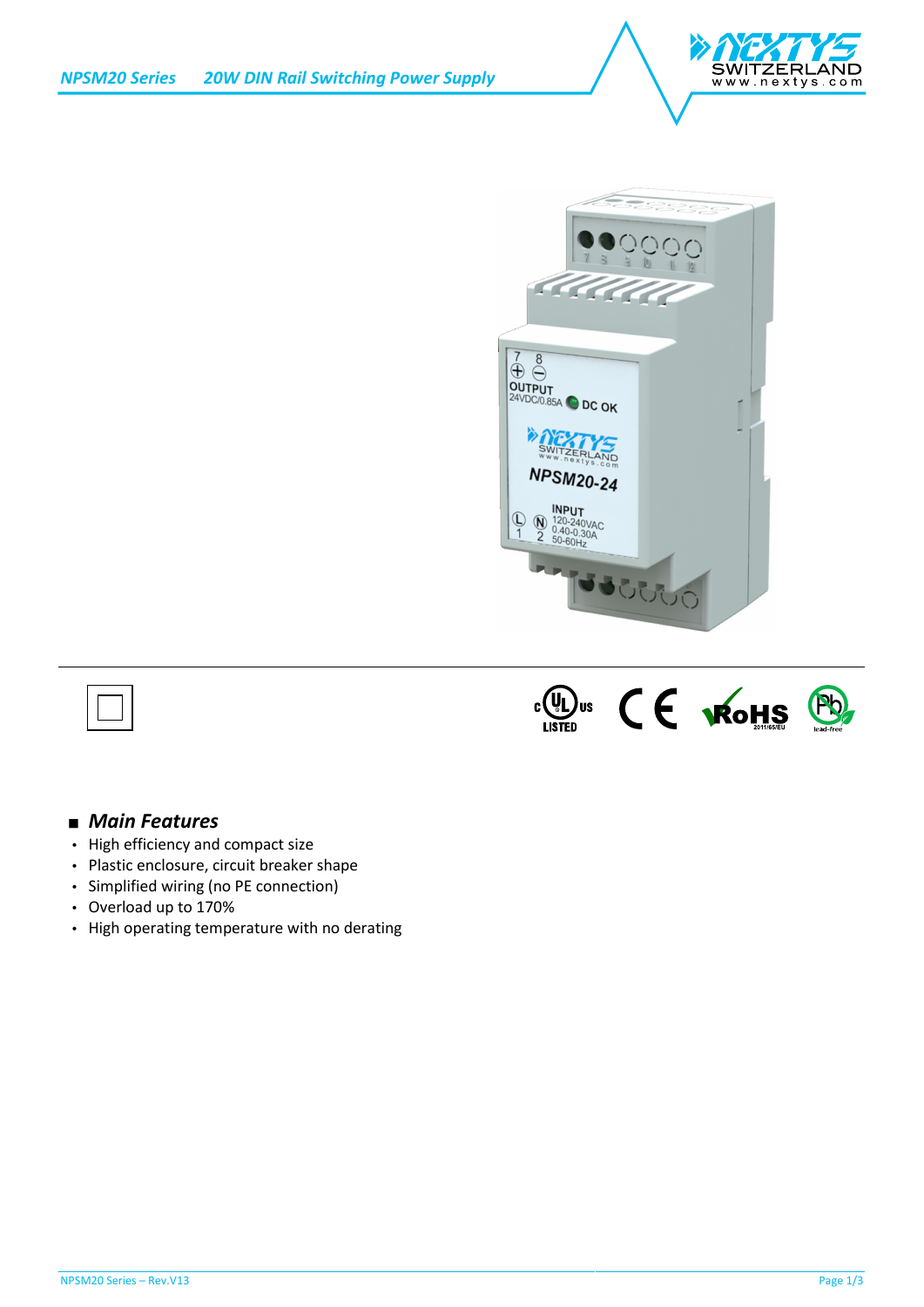

| <b>TECHNICAL DATA</b>                                        |                                                                                                                                                             |                                                                                                              |                  |
|--------------------------------------------------------------|-------------------------------------------------------------------------------------------------------------------------------------------------------------|--------------------------------------------------------------------------------------------------------------|------------------|
| <b>Model type</b>                                            | <b>NPSM20-5</b>                                                                                                                                             | <b>NPSM20-12</b>                                                                                             | <b>NPSM20-24</b> |
| <b>OUTPUT DATA</b>                                           |                                                                                                                                                             |                                                                                                              |                  |
| Rated voltage                                                | 5Vdc                                                                                                                                                        | 12Vdc                                                                                                        | 24Vdc            |
| Adj. output voltage range                                    | 5Vdc Fixed                                                                                                                                                  | 12Vdc Fixed                                                                                                  | 24Vdc Fixed      |
| Continuous current                                           | 4.0A                                                                                                                                                        | 1.65A                                                                                                        | 0.85A            |
| Overload limit                                               |                                                                                                                                                             |                                                                                                              |                  |
| $V$ in = 120 $V$ ac                                          | 5.0A                                                                                                                                                        | 2.60A                                                                                                        | 1.30A            |
| $Vin = 240$ Vac                                              | 5.5A                                                                                                                                                        | 3.25A                                                                                                        | 1.70A            |
| Short circuit peak current                                   | 10A                                                                                                                                                         | 8.0A<br>$\leq 1\%$                                                                                           | 4.0A             |
| Load regulation<br>Ripple & Noise <sup>1</sup>               | $\leq 50$ mVpp                                                                                                                                              | $\leq 100$ mVpp                                                                                              |                  |
|                                                              | $\geq 40$ ms                                                                                                                                                | $\geq$ 5ms                                                                                                   |                  |
| Hold up time                                                 |                                                                                                                                                             |                                                                                                              |                  |
| Protections                                                  | Overload/short circuit: Hiccup mode<br>٠<br>Thermal protection<br>Output overvoltage<br>٠                                                                   |                                                                                                              |                  |
| <b>Status Signals</b>                                        | DC OK - green LED<br>$\blacksquare$                                                                                                                         |                                                                                                              |                  |
| Parallel connection                                          | Possible for redundancy (with external ORing module)                                                                                                        |                                                                                                              |                  |
| <b>INPUT DATA</b>                                            |                                                                                                                                                             |                                                                                                              |                  |
|                                                              |                                                                                                                                                             |                                                                                                              |                  |
| Input AC rated voltage<br>Frequency                          | Nominal: 120240Vac (UL certified)<br>Range: 90264Vac<br>4763Hz                                                                                              |                                                                                                              |                  |
| Input DC rated voltage                                       |                                                                                                                                                             | 110345Vdc                                                                                                    |                  |
| Input AC rated current<br>$Vin = 120$ Vac<br>$Vin = 240$ Vac | 0.40A<br>0.30A                                                                                                                                              |                                                                                                              |                  |
| Input DC rated current                                       |                                                                                                                                                             |                                                                                                              |                  |
| $V$ in = 110 $V$ dc                                          |                                                                                                                                                             | 0.30A                                                                                                        |                  |
| $Vin = 345Vdc$                                               | < 0.10A                                                                                                                                                     |                                                                                                              |                  |
| Inrush peak current <sup>2</sup> / I <sup>2</sup> t          | ≤ 27A / 0.32A <sup>2</sup> s                                                                                                                                |                                                                                                              |                  |
| Touch (leakage) current                                      | $\leq 0.2$ mA                                                                                                                                               |                                                                                                              |                  |
| Internal protection fuse                                     | Fuse 2AT (not user replaceable)                                                                                                                             | Fuse 1AT (not user replaceable)                                                                              |                  |
|                                                              |                                                                                                                                                             |                                                                                                              |                  |
| Recommended external protection <sup>3</sup>                 | MCB 6A C curve / Cartridge fuse Class CC 4AT 250Vac<br>It is strongly recommended to provide external surge arresters (SPD) according to local regulations. |                                                                                                              |                  |
|                                                              |                                                                                                                                                             |                                                                                                              |                  |
|                                                              |                                                                                                                                                             |                                                                                                              |                  |
| <b>GENERAL DATA</b>                                          |                                                                                                                                                             |                                                                                                              |                  |
| Efficiency                                                   | > 81%<br>$< 5W$                                                                                                                                             | > 80%<br>< 6W                                                                                                |                  |
| Dissipated power                                             |                                                                                                                                                             | $-40^{\circ}$ C + 70 $^{\circ}$ C                                                                            |                  |
| Operating temperature <sup>4</sup>                           |                                                                                                                                                             |                                                                                                              |                  |
|                                                              | UL certified up to 70°C                                                                                                                                     | UL certified up to 50°C                                                                                      |                  |
| Derating                                                     | No derating                                                                                                                                                 | - 0.5W/°C over 50°C                                                                                          |                  |
| Storage temperature                                          |                                                                                                                                                             | $-40^{\circ}$ C + 80 $^{\circ}$ C                                                                            |                  |
| Humidity                                                     |                                                                                                                                                             | 595% r.H. non condensing                                                                                     |                  |
| Life time expectation                                        |                                                                                                                                                             | 58'629h (6.6 years) at 25°C ambient full load                                                                |                  |
| <b>MTBF</b>                                                  | MIL-HDBK-217F<br>٠                                                                                                                                          | > 500'000h at 25°C ambient full load                                                                         |                  |
| Overvoltage category                                         | Ш<br>$\blacksquare$<br>EN50178                                                                                                                              |                                                                                                              |                  |
| Pollution degree                                             | $\overline{2}$<br>IEC60664-1<br>٠                                                                                                                           |                                                                                                              |                  |
| <b>Protection Class</b>                                      | $\rm H$<br><b>CLASS</b>                                                                                                                                     |                                                                                                              |                  |
| Input / output isolation                                     |                                                                                                                                                             | 4.2kVdc                                                                                                      |                  |
|                                                              | <b>UL508</b>                                                                                                                                                | (certified E356563)                                                                                          |                  |
| Safety Standards                                             | EN60950<br>٠                                                                                                                                                | (reference)                                                                                                  |                  |
|                                                              | ٠<br>EN50178                                                                                                                                                | (reference)                                                                                                  |                  |
|                                                              | EN55011 (CISPR11)<br>٠                                                                                                                                      | Class A (for NPSM20-12/-24)                                                                                  |                  |
|                                                              | EN55011 (CISPR11)<br>٠                                                                                                                                      | Class B (for NPSM20-5)                                                                                       |                  |
| <b>EMC</b> Emission                                          | EN55022 (CISPR22)                                                                                                                                           | Class A (for NPSM20-12/-24)                                                                                  |                  |
|                                                              | EN55022 (CISPR22)<br>٠                                                                                                                                      | Class B (for NPSM20-5)                                                                                       |                  |
|                                                              | EN61000-4-2<br>Level 3<br>٠                                                                                                                                 |                                                                                                              |                  |
|                                                              | EN61000-4-3<br>Level 3<br>٠                                                                                                                                 |                                                                                                              |                  |
|                                                              | EN61000-4-4                                                                                                                                                 | Level 3 (for NPSM20-12/-24)                                                                                  |                  |
| <b>EMC Immunity</b>                                          | EN61000-4-4<br>٠                                                                                                                                            | Level 4 (for NPSM20-5)                                                                                       |                  |
|                                                              | EN61000-4-5<br>٠                                                                                                                                            | Level 3 (for NPSM20-12/-24)                                                                                  |                  |
|                                                              | EN61000-4-5<br>٠                                                                                                                                            | Level 4 (for NPSM20-5)                                                                                       |                  |
|                                                              | EN61000-4-11<br>Level 2                                                                                                                                     |                                                                                                              |                  |
| Protection degree                                            | <b>IP20</b><br>٠<br>EN60529                                                                                                                                 |                                                                                                              |                  |
| Vibration sinuosoidal                                        | ٠<br>IEC 60068-2-6                                                                                                                                          | (5-17.8Hz: ±1.6mm; 17.8-500Hz: 2g 2hours / axis (X,Y,Z)                                                      |                  |
| Shock<br>Connection terminals                                | IEC 60068-2-27<br>٠                                                                                                                                         | (30g 6ms, 20g 11ms; 3 bumps / direction, 18 bumps total)<br>2.5mm <sup>2</sup> , screw type header (2412AWG) |                  |